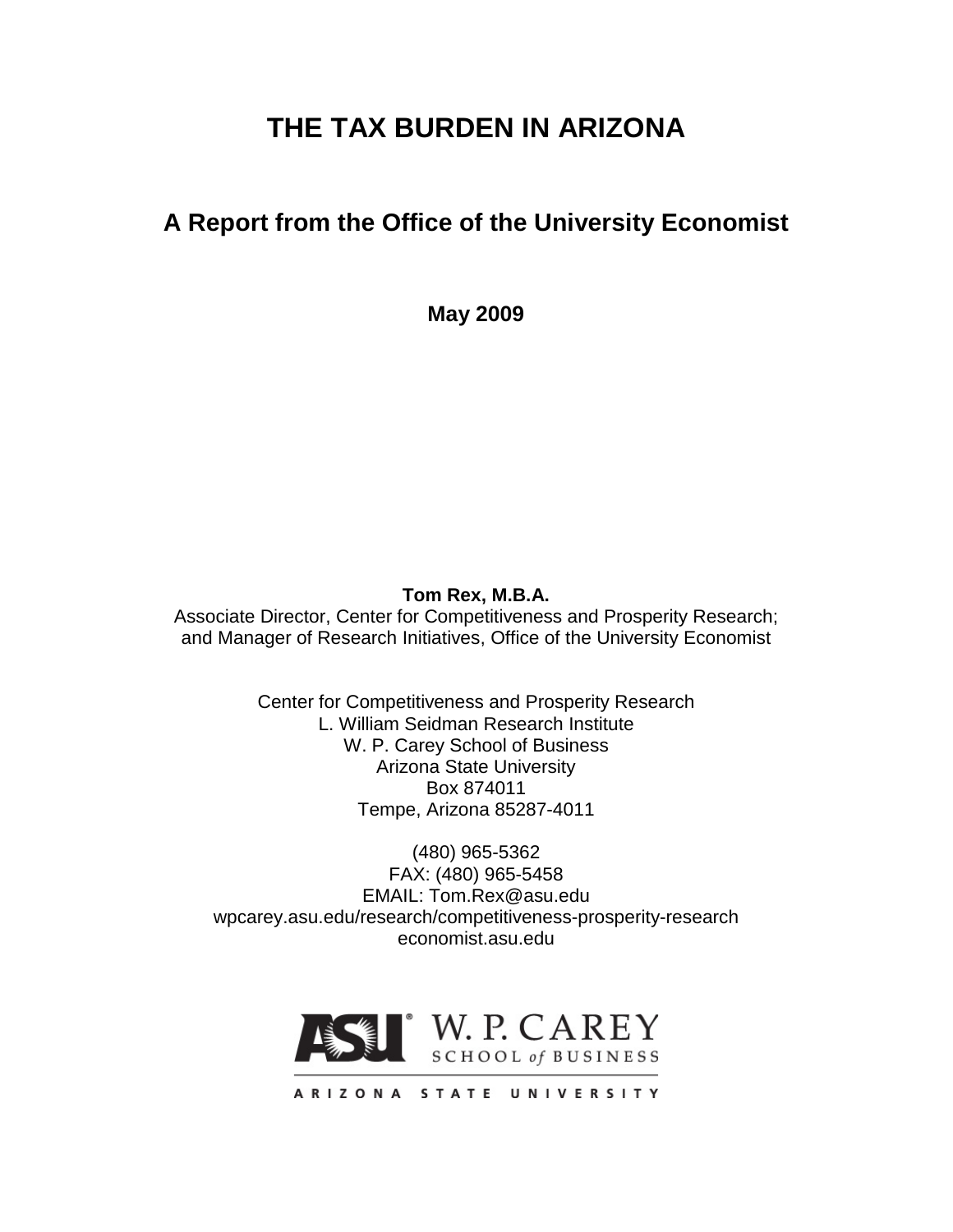# **TABLE OF CONTENTS**

| Summary                    |                |
|----------------------------|----------------|
| Introduction               | $\overline{2}$ |
| Overall Tax Burden         | 3              |
| Individual Tax Burden      | 8              |
| <b>Business Tax Burden</b> | 9              |
| References                 | 14             |

# **LIST OF TABLES**

| 1. 2007 District of Columbia Tax Burden Study, State and Local Government Taxes in Phoenix, | 8  |
|---------------------------------------------------------------------------------------------|----|
| Arizona                                                                                     |    |
| 2. Correlations of Business Tax Burden Studies                                              | 9  |
| 3. Business Tax Burden in Arizona by Study                                                  | 10 |
| 4. Business Tax Burden in Arizona by Type of Tax Measured as a Percentage of Private-       | 12 |
| Sector Gross Product                                                                        |    |
| 5. Urban Property Tax Burden in Arizona by Property Classification Measured as a Percentage | 13 |
| of the True Market Value                                                                    |    |

# **LIST OF CHARTS**

| 1. Census Bureau Tax Burden in Arizona, 1964 Through 2006, State and Local Government    | 3 |
|------------------------------------------------------------------------------------------|---|
| Taxes Per \$1,000 of Personal Income                                                     |   |
| 2. Census Bureau Tax Burden in Arizona, 1964 Through 2006, State And Local Government    | 4 |
| Taxes as a Ratio to the National Average                                                 |   |
| 3. 2006 Census Bureau Tax Burden in Comparison States, State and Local Government Taxes  | 5 |
| 4. Tax Foundation Tax Burden in Arizona, 1977 Through 2008, State and Local Government   | 6 |
| Taxes                                                                                    |   |
| 5. Tax Foundation Tax Burden in Arizona Relative to National Average, 1977 Through 2008, | 7 |
| <b>State and Local Government Taxes</b>                                                  |   |
| 6. 2008 Tax Foundation Tax Burden in Comparison States, State and Local Government       | 7 |
| Taxes                                                                                    |   |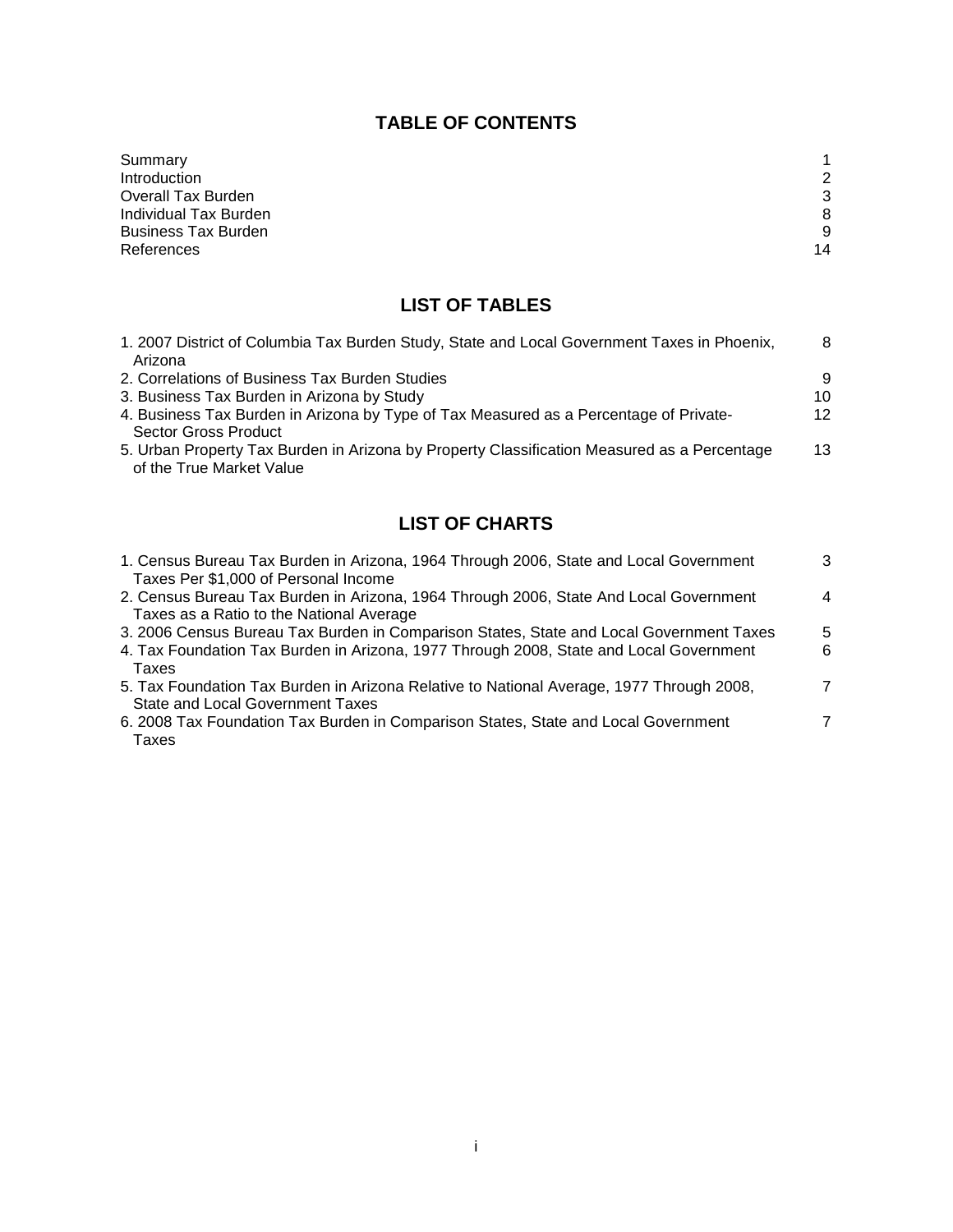#### **SUMMARY**

The overall tax burden in Arizona is lower than in most states, and lower than it was in the past. This low overall burden is the result of a very low tax burden for individuals and a moderate tax burden for businesses.

However, very small unincorporated businesses have a relatively low tax burden while the taxes paid by large businesses are relatively high. The differential in tax burden between small and large businesses results from two factors. Business property taxes are moderate for properties with a low valuation but quite high for large businesses. In addition, unincorporated businesses file under the individual income tax code, which results in a lesser relative tax burden than for businesses filing under the corporate income tax code.

The tax burden in Arizona is low to moderate on most business taxes. However, the sales tax burden is quite high. On net, the business property tax burden also is high. While taxes on properties of low valuation are near the national average, taxes on higher-value properties are considerably higher than the national average. Thus, large companies, especially those classified as industrial and having a considerable amount of personal property, have a very high property tax burden. High-technology manufacturing companies are among those with a high property tax burden.

Compared to other states, taxes assessed on individuals are quite low except for those with low incomes. The individual income and residential property taxes are very low. In contrast, the sales tax burden is quite high. Other than these three major taxes, Arizona's tax burden on individuals is relatively low on all other taxes combined.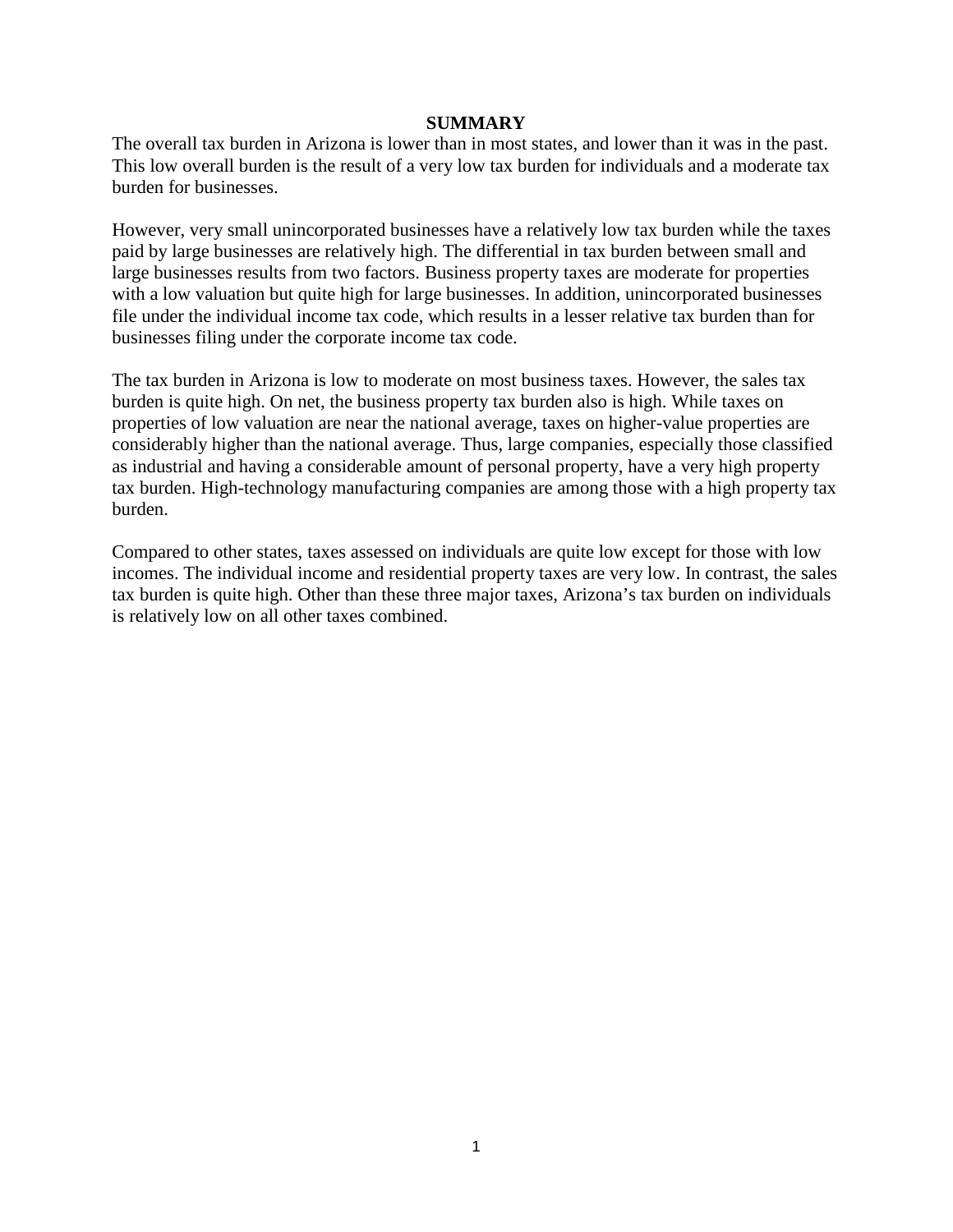### **INTRODUCTION**

This paper looks at measures of the state and local government tax burden in Arizona compared to the national average and to eight western states. The overall state and local government tax burden — all taxes paid by businesses and individuals divided by a measure that adjusts for differences in population size by state — is presented first. More than 30 years of data are available to analyze changes in the overall tax burden over time.

A brief look at the state and local government tax burden of individuals — excluding taxes paid by businesses — follows. Then the state and local government business tax burden as measured by various studies is examined. The analyses of the individual and business tax burdens focus on the most recent year of data available. Most of the studies have not been produced for a long time period and revisions to methodology and to data have rendered the earlier results inconsistent with the latest results for some of the studies.

The various studies of tax burden combine state and local government taxes. The government jurisdiction — state government or local governments (counties, cities and towns, school districts, and special districts) — responsible for taxing and spending varies by state. Thus, a comparison across states of only state government taxes would be misleading.

Various methodologies have been used to calculate tax burdens. Most can be classified as a "macro" approach in which taxes paid, typically as reported by the U.S. Census Bureau, are divided by a measure of size — commonly population or personal income — so that states can be directly compared. Some studies also include a comparison of tax rates across states, usually comparing the maximum tax rate. In contrast, the "micro" approach creates a hypothetical household or business, then works through the actual tax code to determine the tax payments that the hypothetical household or business would need to make in each state.

In general, when comparing taxes over time, it is important to look at a long time series or to ensure that the comparison year is comparable to the latest year in terms of the economic cycle. Tax collections are cyclical and some states, including Arizona, experience particularly large cyclical variations.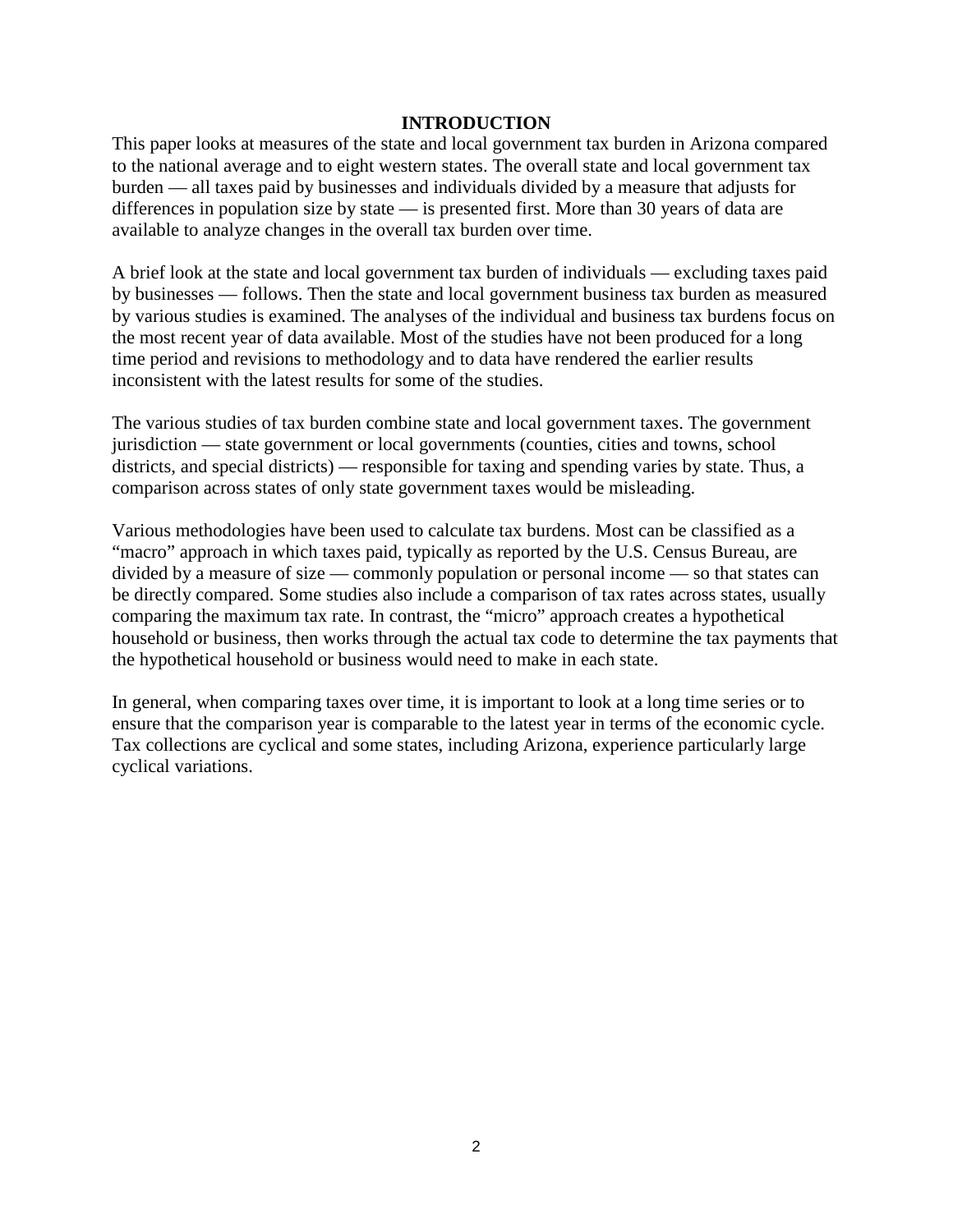#### **OVERALL TAX BURDEN**

Data are readily available to calculate the overall tax burden by state. Using a consistent accounting system for all states, the Census Bureau has reported state and local government tax collections by state since 1964 (the latest data are for fiscal year 2006). In order to compare states, it is necessary to adjust for differences in the sizes of states. Thus, two measures of tax burden are common used:

- Per capita the amount of taxes collected divided by population. A time series analysis of per capita data also needs to adjust for inflation and for gains in prosperity.
- Per \$1,000 of personal income this simultaneously adjusts for size, inflation, and gains in prosperity.

The Tax Foundation provides an alternative measure of tax burden for the 1977-to-2008 period. It defines taxes differently than does the Census Bureau and uses a different gauge of income in order to compare states. However, both datasets are based on the "macro" approach to measuring tax burden.

#### **Census Bureau**

Since the mid-1990s, the tax burden in Arizona, measured per \$1,000 of personal income, has been lower than at any time since the mid-1960s except for a few years in the early 1980s (see Chart 1). The tax burden has fallen substantially relative to other states (see Chart 2). Per \$1,000 of personal income, the tax burden in Arizona was greater than the national average from the mid-1960s



# **CHART 1 CENSUS BUREAU TAX BURDEN IN ARIZONA, 1964 THROUGH 2006, STATE AND LOCAL GOVERNMENT TAXES PER \$1,000 OF PERSONAL INCOME**

Sources: U.S. Department of Commerce, Census Bureau (taxes and population) and Bureau of Economic Analysis (personal income).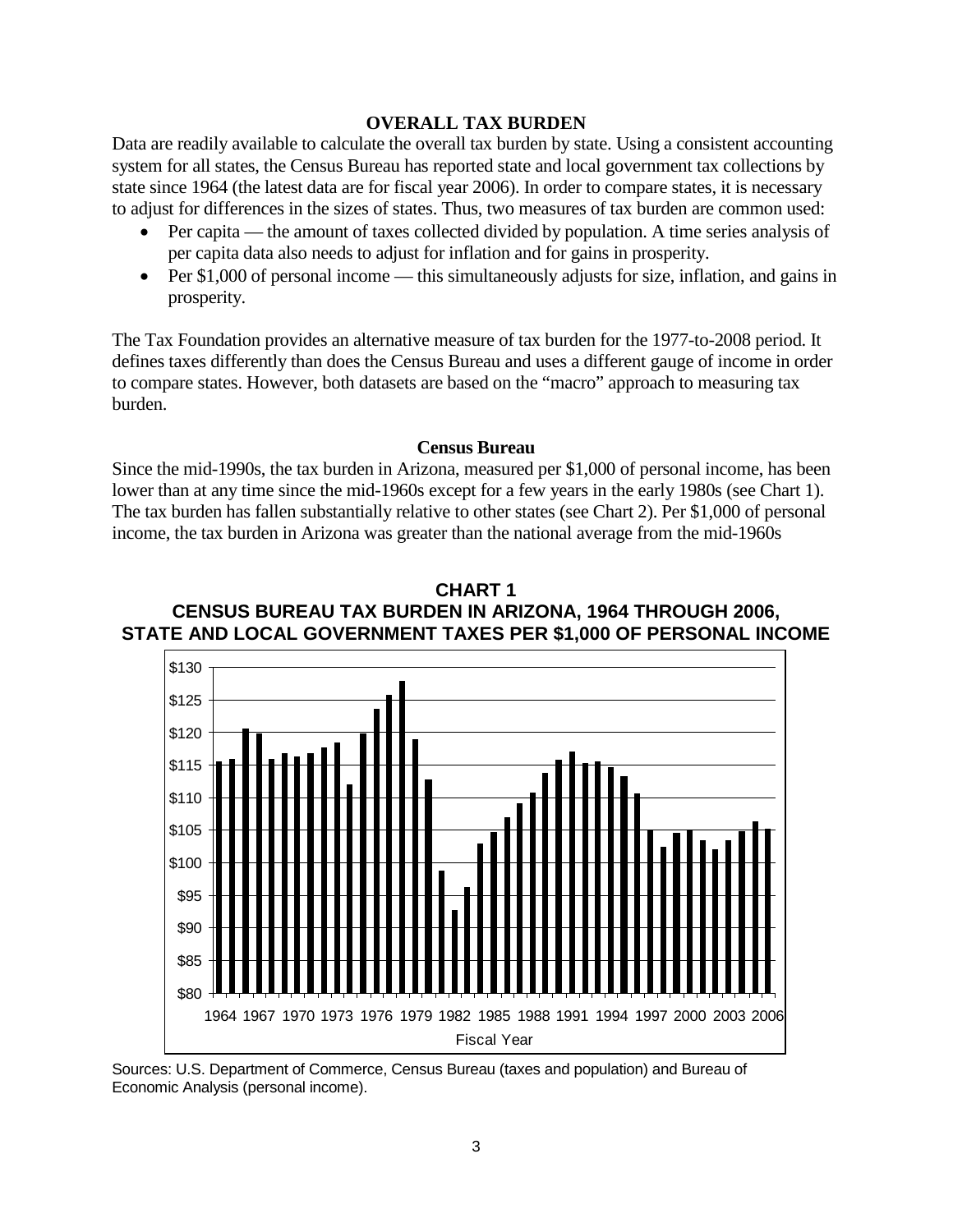through the mid-1990s, other than during the early 1980s. In contrast, in the latest year (2006), the tax burden had fallen to 6 percent below average, essentially equal to the low point in 1982.

The tax burden in Arizona is further below the national average based on the per capita measure Per capita taxes collected in Arizona in 2006 were 19 percent below the national average, the lowest on record relative to the U.S. average. Only during the mid-1960s and late 1970s was the per capita tax burden higher than the U.S. average.

The tax burden in Arizona in 2006 is compared to other western states in Chart 3. Per capita taxes were marginally higher than those in Texas and Utah, and lower than in the other six states. The tax burden also was third lowest per \$1,000 of personal income.

Note that the Census Bureau data reported here are the official, published figures. The Arizona Tax Research Association has determined that certain errors were made in the calculation of taxes collected by state and local governments in Arizona in 2006. Thus rather than the figures displayed in Charts 1 and 2 being lower in 2006 than in 2005, the 2006 tax burden probably was somewhat higher than in 2005.





Sources: U.S. Department of Commerce, Census Bureau (taxes and population) and Bureau of Economic Analysis (personal income).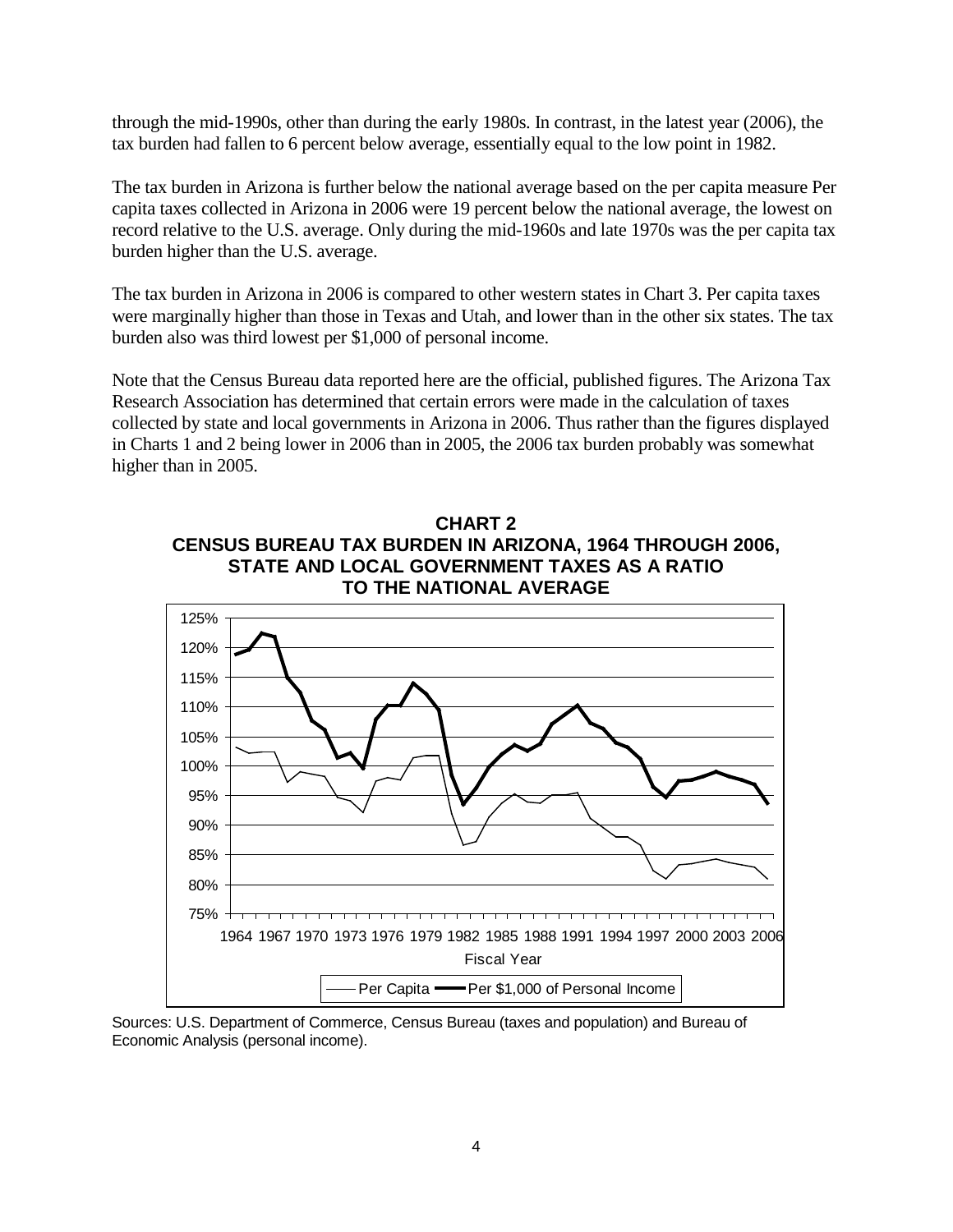

Sources: U.S. Department of Commerce, Census Bureau (taxes and population) and Bureau of Economic Analysis (personal income).

#### **Tax Foundation**

The Tax Foundation's measure of tax burden is defined to answer the question "How much are the residents of a state paying to state and local governments, regardless of the state in which the government is located?" In order to answer this question, tax burdens are shifted as necessary from the state of collection to the state of residence of the taxpayer. In addition to the geographic shifting of the tax burden, the Tax Foundation measure is different from the Census Bureau measure in the way in which both taxes and income are defined.

As calculated by the Tax Foundation, the state and local government tax burden in Arizona defined as per capita taxes as a share of per capita income — from 1977 (the first year available) through 1980 was about equal to the national average at around 10 percent of income. However, Arizona ranked above the median state (with between the 17th- and 21st-highest tax burden) during those four years. Since 1981, Arizona's tax burden has always been lower than the U.S. average.

State government tax reductions from 1979 through 1981 sent the burden down, to below the national average. An inability to balance the budget led to a subsequent tax increase in 1983, but the burden during the rest of the 1980s remained less than in the late 1970s. When the economy slowed in the late 1980s, state government revenue was insufficient to meet the needs, causing spending reductions and further tax increases. The tax burden approached the national average in 1991 when Arizona ranked 25th among the states. However, even after the increases, the tax burden remained below the historical pre-1980 level as well as below the national average (see Charts 4 and 5).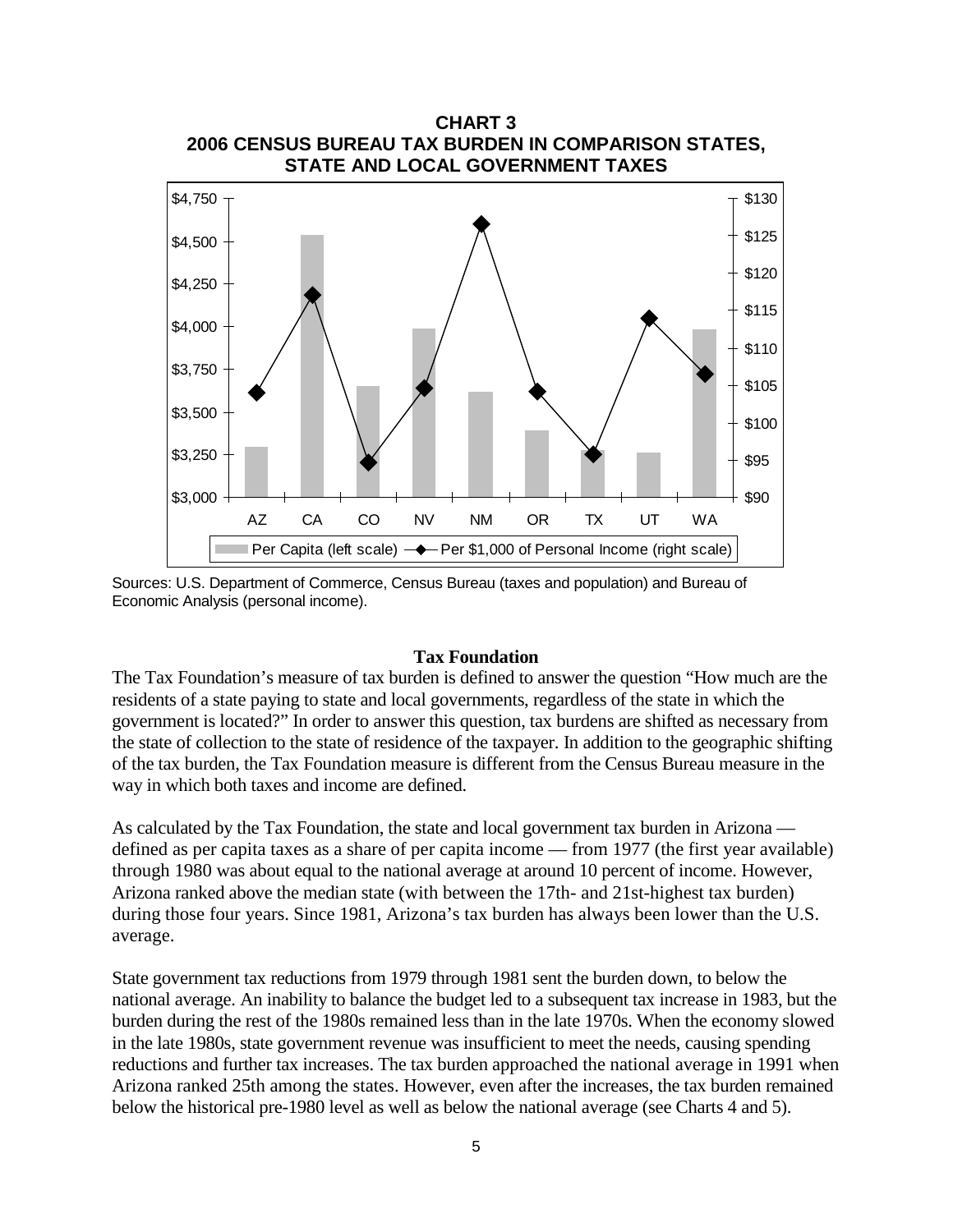A series of state government tax cuts began in the early 1990s, lowering the tax burden to below the level of the early 1980s. Since 1991, Arizona's tax burden has declined from 9.7 percent of per capita income to 8.5 percent in 2008. The national average tax burden barely dropped during this period and was 9.7 percent in 2008. The burden in Arizona in 2008 was 1.2 percentage points less than the national average, the largest differential on record. Arizona ranked 41st (10th lowest) among the 50 states, its lowest rank on record, down from a rank of 17th highest in 1977.

Among the subset of nine western states, Arizona's tax burden ranked seventh (third lowest) in 2008 (see Chart 6). It had ranked as high as fourth highest in 1979.

Thus, the Tax Foundation results are consistent with the Census Bureau data in showing that the tax burden in Arizona is among the lowest in the country and has fallen significantly over time, particularly since the early 1990s. This consistency is significant given that the Tax Foundation's method of estimating taxes is very different from that of the Census Bureau. Further, the Tax Foundation's measure of income is different from the personal income measure used to adjust the Census Bureau data.





Source: Tax Foundation.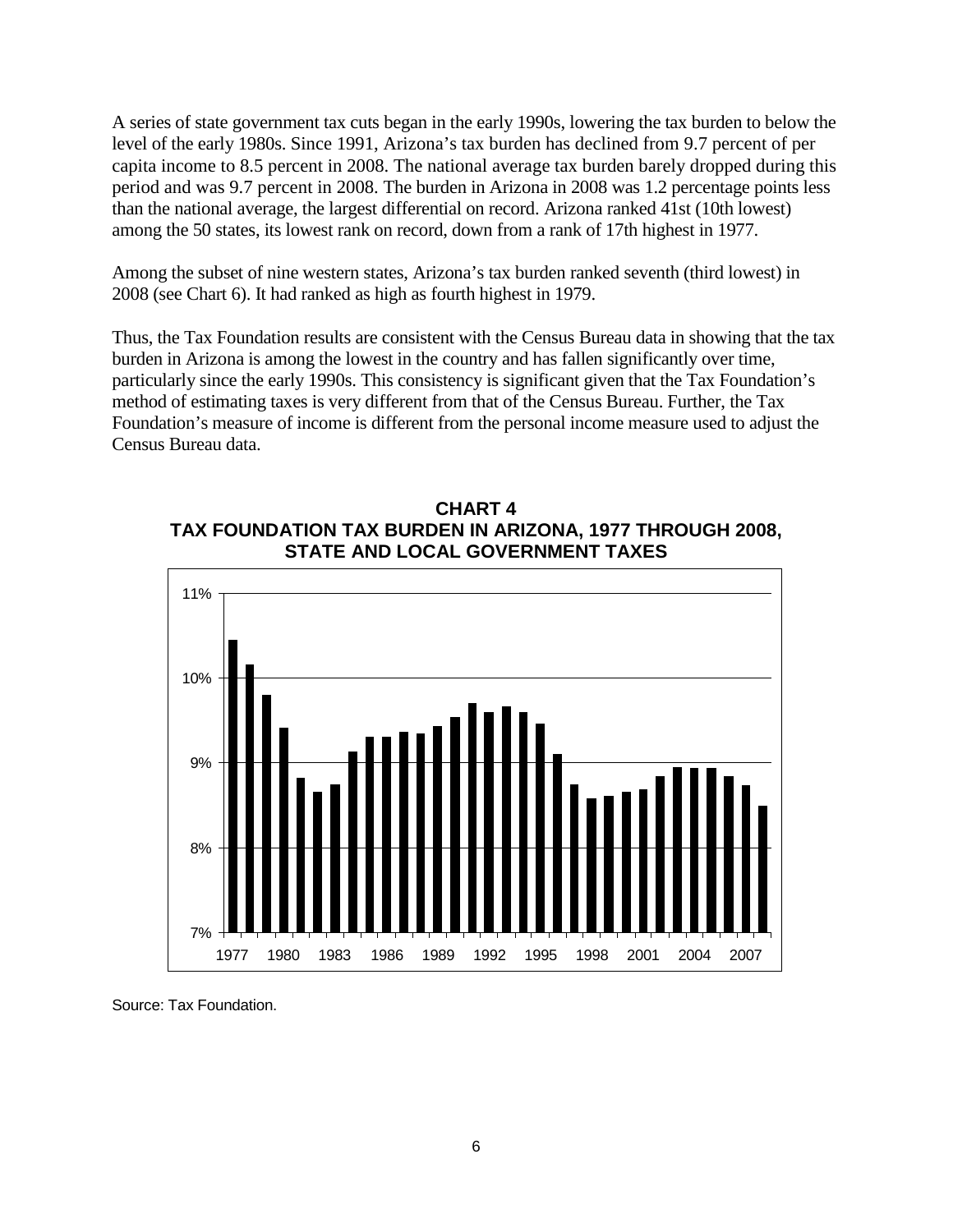# **CHART 5 TAX FOUNDATION TAX BURDEN IN ARIZONA RELATIVE TO NATIONAL AVERAGE, 1977 THROUGH 2008, STATE AND LOCAL GOVERNMENT TAXES**



**CHART 6 2008 TAX FOUNDATION TAX BURDEN IN COMPARISON STATES, STATE AND LOCAL GOVERNMENT TAXES**



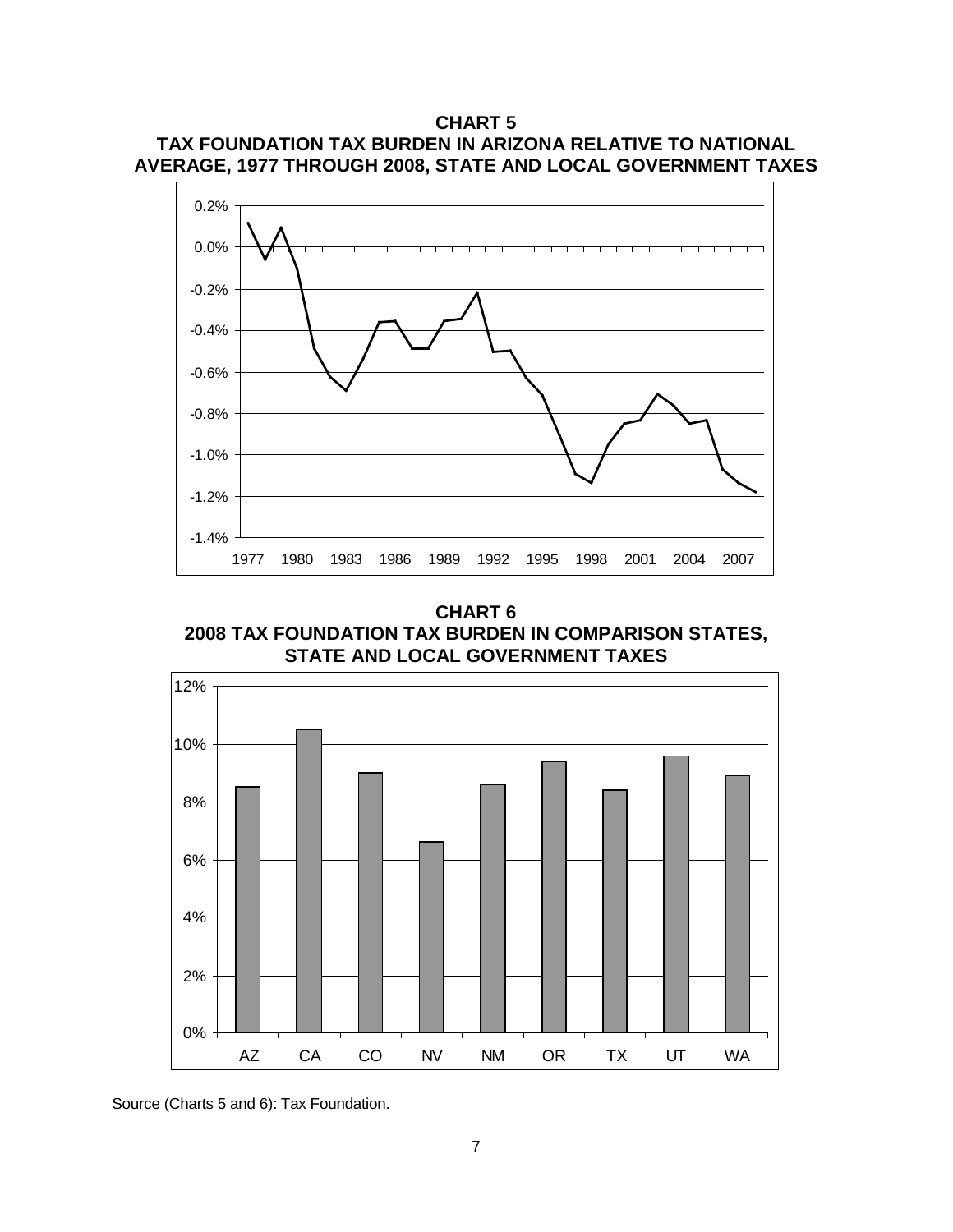#### **INDIVIDUAL TAX BURDEN**

Since the tax data reported by the Census Bureau and the Tax Foundation do not differentiate whether the taxpayer is a business or an individual, it is much more difficult to estimate the tax burden of individuals and businesses separately. Studies of taxes paid specifically by individuals are not common. The best example is a study done annually by the government of the District of Columbia using the "micro" approach.

In this study, the tax burden of a hypothetical family is calculated at each of five income levels using the actual tax laws in each state. Since the property tax within states varies by locality, the calculations are made for the largest city in each state. Not all taxes are included, but the three major tax sources (income, property and sales) as well as automobile-related taxes are included.

The results of the 2007 District of Columbia study are summarized in Table 1. The tax burden in Phoenix (the sum of the four tax categories included) was substantially below the norm except in the lowest income category. The income tax and property tax burdens were quite low, the sales tax burden was very high, and the automobile taxes ranged from typical at lower income levels to higher than in the median state at higher income levels.

Compared to the largest city in each of the comparison states, the tax burden in Phoenix ranked third or fourth lowest among the nine cities at each of the four highest incomes. In contrast, at the lowest income, Arizona's tax burden was the highest. Overall, Nevada and Washington had the lowest individual tax burdens among these nine states. The highest were in New Mexico, Oregon and Utah.

Thus, the results of the District of Columbia study are consistent with the overall measures of tax burden. For individuals, the tax burden in Arizona is among the lowest in the country.

# **TABLE 1 2007 DISTRICT OF COLUMBIA TAX BURDEN STUDY, STATE AND LOCAL GOVERNMENT TAXES IN PHOENIX, ARIZONA**

|                                           | <b>Household Income</b> |          |          |           |           |
|-------------------------------------------|-------------------------|----------|----------|-----------|-----------|
|                                           | \$25,000                | \$50,000 | \$75,000 | \$100,000 | \$150,000 |
| Rank Among 51 'States' *                  |                         |          |          |           |           |
| Income Tax                                | 27                      | 14       | 13       | 11        | 11        |
| Property Tax                              | $***$                   | 9        | 10       | 10        | 10        |
| Sales Tax                                 | 50                      | 50       | 50       | 51        | 50        |
| Automobile Taxes                          | 24 tie                  | 28 tie   | 35       | 35        | 39        |
| Sum of Four Tax Categories                | 35                      | 10       | 8        | 10        | 11        |
| Taxes as a Percentage of Income           |                         |          |          |           |           |
| Sum of Four Tax Categories                | 12.6%                   | 6.8%     | 6.8%     | 7.2%      | 6.9%      |
| Difference from Average State             | 0.7                     | $-2.0$   | $-1.9$   | $-1.7$    | $-2.1$    |
| Difference from Median State              | 1.2                     | $-2.0$   | $-1.7$   | $-1.7$    | $-2.4$    |
| * A rank of 1 indicates the lowest (best) |                         |          |          |           |           |
|                                           |                         |          |          |           |           |

\*\* Tax assumed to be equal in all states.

Source: Government of the District of Columbia, *Tax Rates and Tax Burdens in the District of Columbia: A Nationwide Comparison*.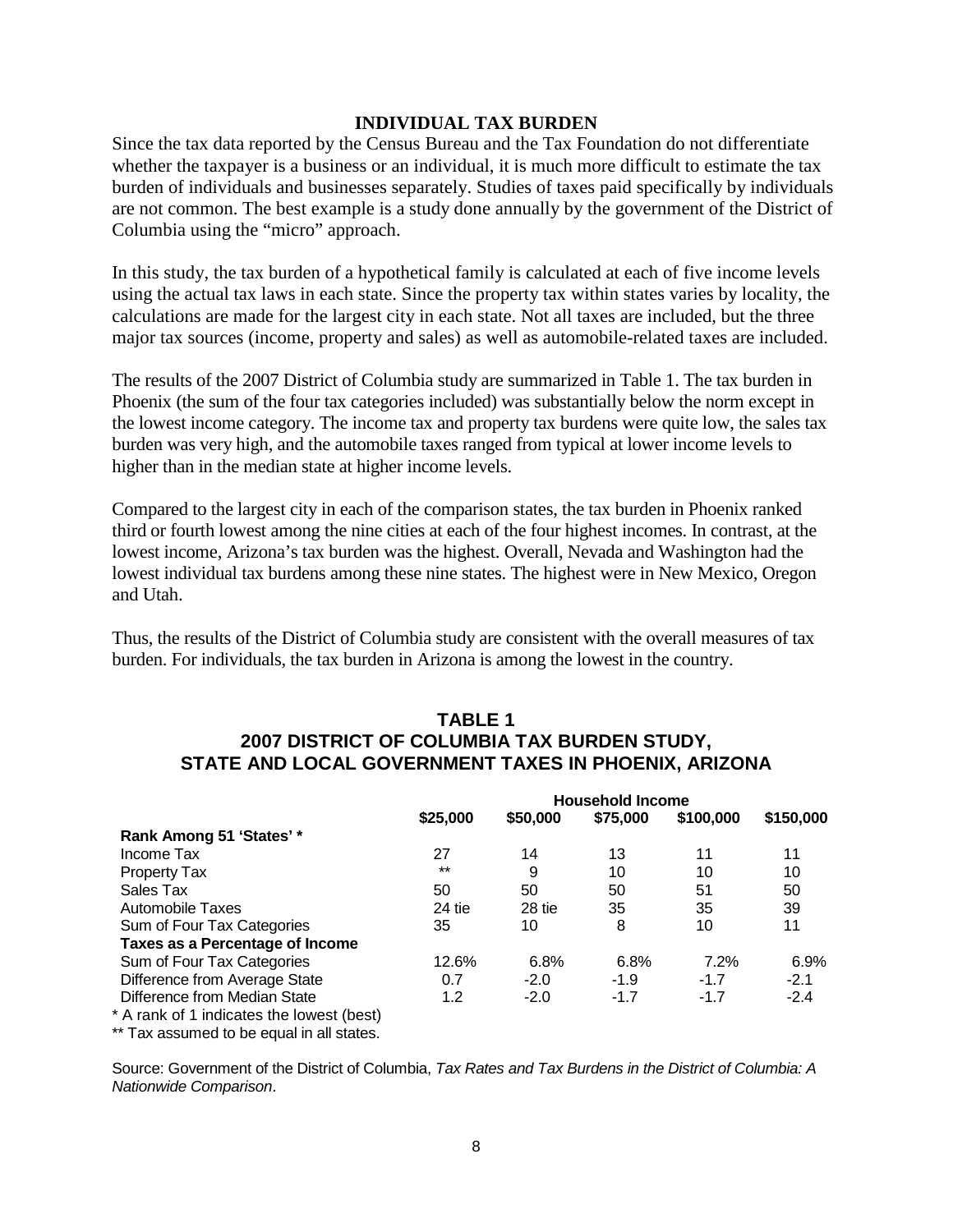### **BUSINESS TAX BURDEN**

Three studies of business taxes were examined, as produced by the

- Small Business and Entrepreneurship Council
- Ernst & Young
- Tax Foundation

In addition, the Milken Institute includes a tax burden index as part of their "Cost-of-Doing-Business Index." An additional study by the Minnesota Taxpayers Association examines only property taxes.

The results from these studies vary widely. The correlations from study to study in the estimated scores across the 50 states are shown in Table 2. Generally, little-to-moderate correlation in the results exists from study to study. The highest correlation is between the SBEC and TF studies.

The results for Arizona are more consistent across the studies. Arizona's overall rank among the states and a measure of the difference from the national average is presented in Table 3. While some of the studies provide results for the District of Columbia, the district has been excluded in the table so that all of the ranks are among the 50 states. A rank of 1 is best (lowest tax burden, lowest business tax share of total taxes, etc.).

Except as a share of all taxes, the various measures agree that the overall business tax burden in Arizona ranges from below to near the national average: ranks of 13th to tied for 22nd. Among the nine western states, Arizona's rank ranges from third to seventh. As discussed below, the tax burden as a share of gross product produced by Ernst & Young probably is the best measure of tax burden. Arizona ranks in the middle, sixth among the western states and tied for 22nd among the 50 states.

#### **Description of Studies**

The wide dispersion in results from one business tax study to another can be explained by the very different methodologies employed in these studies.

#### **Milken Institute**

The Milken Institute figures (for calendar year 2006) can be discarded as unusable as an estimate of business taxes. The measure presented simply is all state government tax collections as a share of personal income. Business and personal taxes are not differentiated and local government taxes are not considered.

## **TABLE 2 CORRELATIONS OF BUSINESS TAX BURDEN STUDIES**

|                                                       | Milken                   | <b>SBEC</b>    | TF             | E&Y     |
|-------------------------------------------------------|--------------------------|----------------|----------------|---------|
| Milken Institute                                      | $\overline{\phantom{a}}$ | 0.24           | 0.09           | 0.52    |
| Small Business and Entrepreneurship Council<br>(SBEC) | 0.24                     | $\blacksquare$ | 0.80           | $-0.12$ |
| Tax Foundation (TF)                                   | 0.09                     | 0.80           | $\blacksquare$ | 0.25    |
| Ernst & Young (E&Y)                                   | 0.42                     | $-0.16$        | 0.34           |         |

Sources: See reference list at end of report.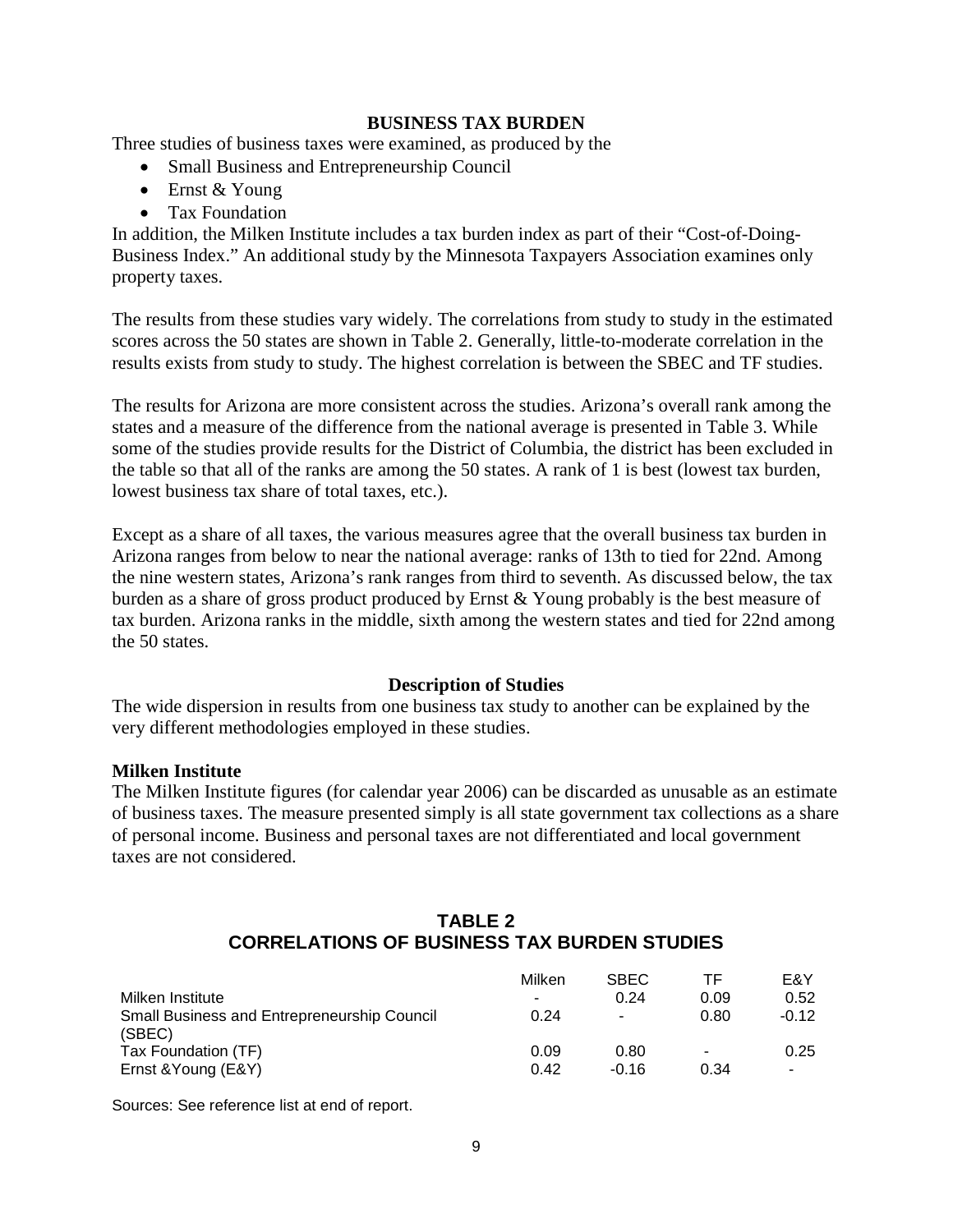# **TABLE 3 BUSINESS TAX BURDEN IN ARIZONA BY STUDY**

| <b>Study</b>                                | <b>Rank Among 50</b><br>States** | Difference from<br><b>National</b><br>Average | <b>Rank Among</b><br><b>Nine Western</b><br>States** |
|---------------------------------------------|----------------------------------|-----------------------------------------------|------------------------------------------------------|
| <b>Overall Measures:</b>                    |                                  |                                               |                                                      |
| Milken                                      | 13                               | $-7%$                                         | 3                                                    |
| Small Business and Entrepreneurship Council | 17                               | na                                            | 5                                                    |
| <b>Tax Foundation</b>                       | 22                               | -5                                            | 7                                                    |
| Ernst & Young: Share of Gross Product       | 22 tie                           | -4                                            | 6                                                    |
| <b>Alternative Measures:</b>                |                                  |                                               |                                                      |
| Ernst & Young: Share of All Taxes           | 35 tie                           | 13                                            | 5 tie                                                |
| Ernst & Young: Ratio*                       | 14                               | $-10$                                         | 4                                                    |

na: not available

\* Of business taxes to expenditures that benefit businesses

\*\* A rank of 1 indicates the lowest (best)

Sources: See reference list at end of report.

#### **Small Business and Entrepreneurship Council**

This study also should not be used as a measure of tax burden. This study's methodology is crude and simplistic. For example, the *top* tax rate is simply used as the measure of corporate and personal income taxes. In addition, the overall measure is a tally of the scores assigned to each of 16 components; the nature of the scores varies widely by component such that the tally equates to a summing of "apples and oranges." Released in 2009, the dates of the component data used in this study vary from 2006 through 2009.

#### **Ernst & Young**

In contrast, the Ernst & Young (E&Y) study is very detailed. An estimate of the actual taxes paid by businesses by state in fiscal year 2008 is provided in each of eight categories (two of these categories are combined in the presentation of the results). Conceptually, this method is superior to the other methodologies if the goal is to assess business tax burdens by state. In practice, the shortcoming of this study is that many of the components had to be estimated. Still, it appears that E&Y expended very considerable effort in estimating these figures.

In order to compare states, the tax dollars paid by businesses are adjusted by private-sector gross product to provide a measure of the total effective tax rate by state. E&Y warns, however, that such a measure is just a starting point for comparing tax burdens across states. They note the importance of the structure and composition of business taxes. The example cited in the report is of two states with equivalent overall business tax burdens. One state, however, imposes higher origin-based taxes on business capital (property and sales taxes). Thus, its taxes on capitalintensive manufacturers are relatively high while taxes on labor-intensive service industries are relatively low. This places the state at a competitive disadvantage in attracting plant and equipment and thus may hinder economic growth even though its overall business tax burden is the same as the other state.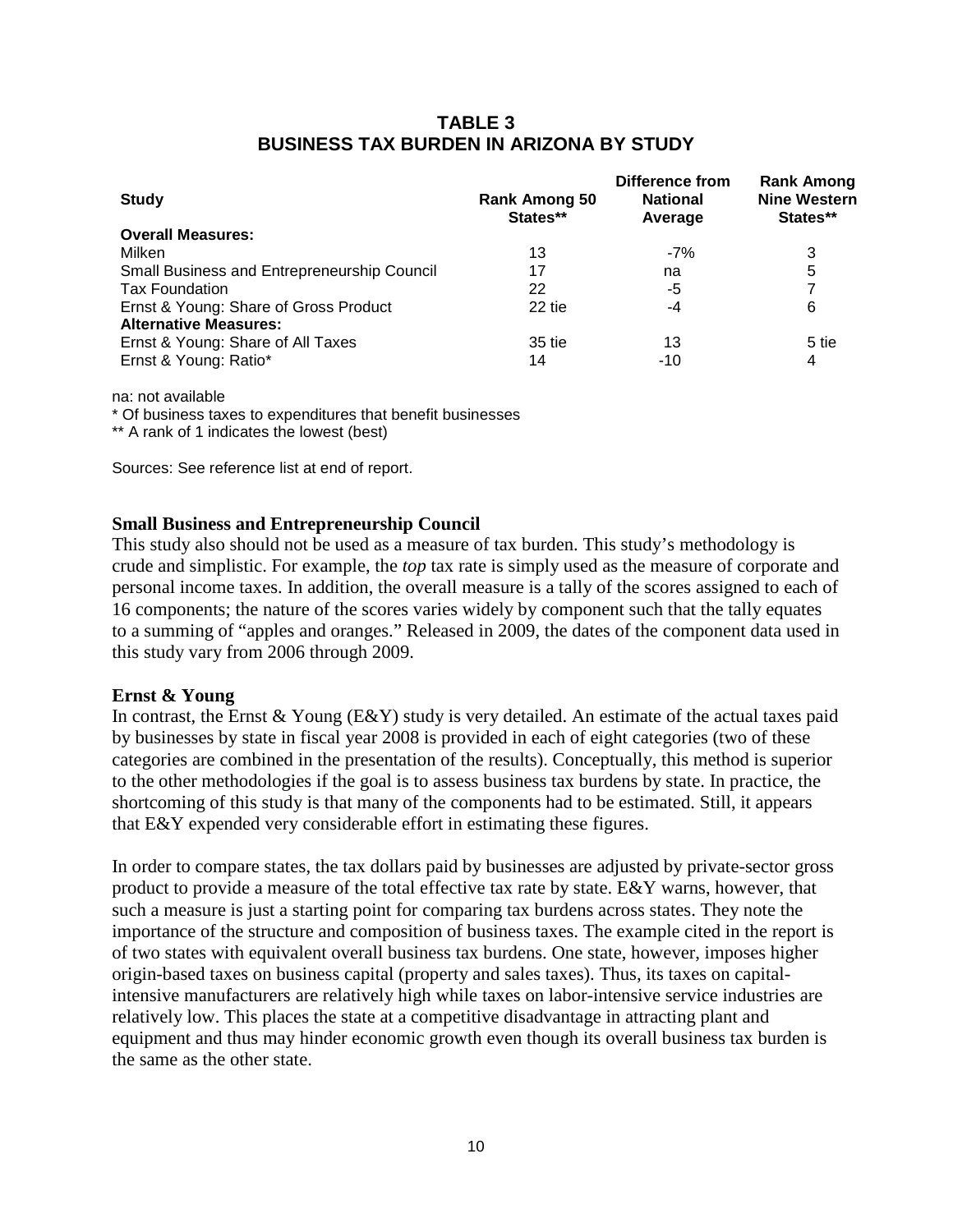The E&Y study also presents two other measures: the percentage of total state and local government taxes paid by businesses and the ratio of business taxes relative to benefits received. The latter measure presents data for 2006; this indicator originally was developed by the Federal Reserve Bank of Chicago.

While the study presents a six-year percent change in taxes (2002 to 2008), this information should be used cautiously since the six-year period does not represent an entire economic cycle (2002 was the first year of recovery and 2008 was the last year of the expansion) and because the tax revenues of some states (including Arizona) are much more cyclical than others.

#### **Tax Foundation**

The study by the Tax Foundation is not defined as a measure of business tax burden. Instead, it is intended to be a measure of an ideal tax system from the perspective of business climate, as of July 1, 2008. The Tax Foundation considers low, flat tax rates on broad bases and treating all taxpayers the same to be integral parts of an ideal system.

The definitional difference explains the relatively low correlation between the results of the Tax Foundation and Ernst & Young studies. In contrast, since the Tax Foundation places an emphasis on tax rates, including the top rates, the correlation with the Small Business and Entrepreneurship Council results is high. While the Tax Foundation study may do a good job of measuring business climate aspects of the tax code, it should not be used as a measure of business tax burden.

#### **Minnesota Taxpayers Association**

This group undertakes detailed calculations to determine the total state and local government property tax burden in the largest city of each state. (Calculations also are made for a representative rural area in each state, but these results were not analyzed for this paper.) Calculations are made for various property values in each of four property classifications: residential, commercial, industrial, and apartment. The true market value is assumed to be the same in all cities so that the results reflect differences in the tax codes across states rather than differences in property values. For the nonresidential categories, the total value is split between real and personal property. In the case of apartments and commercial properties, personal property equates to fixtures. For industrial properties, personal property includes fixtures, machinery and equipment, and inventories. Property taxes for the industrial classification were calculated three ways, using two differing assumptions of the percentage of the total value made up by personal property, and using state-specific personal property shares and values.

To summarize, the Ernst & Young study provides the best measure of business tax burdens overall and for most specific taxes. However, the property tax information presented by the Minnesota Taxpayers Association is more detailed and therefore more useful.

#### **Analysis by Tax**

As noted by Ernst & Young, it also is important to examine tax burdens for each of the specific business taxes. Only the E&Y results are provided in Table 4, though the Tax Foundation and the Small Business and Entrepreneurship Council also present results by type of tax. Across these three studies, significant differences in the results occur in the business property tax category: the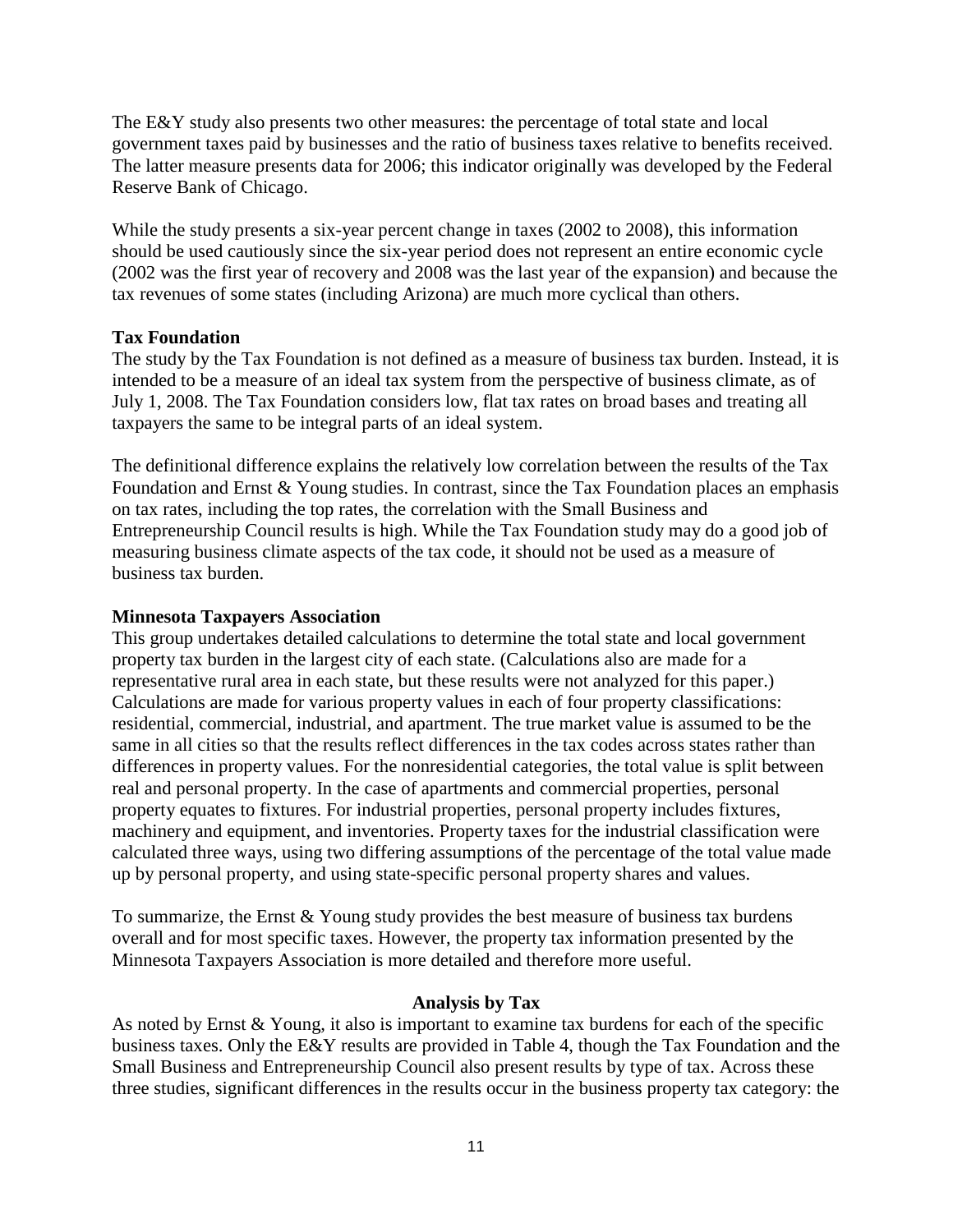# **TABLE 4 BUSINESS TAX BURDEN IN ARIZONA BY TYPE OF TAX MEASURED AS A PERCENTAGE OF PRIVATE-SECTOR GROSS PRODUCT**

|                                  | <b>Rank Among 50</b> | Difference from         | <b>Rank Among Nine</b>  |
|----------------------------------|----------------------|-------------------------|-------------------------|
| Tax                              | States**             | <b>National Average</b> | <b>Western States**</b> |
| Property                         | 25                   | 1%                      |                         |
| Sales                            | 42                   | 49                      |                         |
| <b>Excise and Gross Receipts</b> | 21                   | $-18$                   | 3                       |
| Corporate Income                 | 22                   | $-21$                   | 6                       |
| Individual Income*               | 11                   | -59                     | 4                       |
| Unemployment Insurance           | 6                    | $-48$                   |                         |
| License and Other                | 13                   | $-48$                   |                         |

\* On business income

\*\* A rank of 1 indicates the lowest (best)

Source: Ernst & Young.

Tax Foundation rates Arizona as being among the best in the nation while E&Y places Arizona's tax burden in the middle of the states. In contrast, the Minnesota Taxpayers Association indicates that commercial and industrial property taxes are among the highest in the nation.

Differences also are present across the studies in the individual income tax category. The Tax Foundation ranks Arizona among the middle of the states while E&Y shows the tax burden to be among the lowest in the nation of those states that levy this tax, ranking 11th lowest among all 50 states.

Based on the Ernst & Young study, Arizona's business tax burden among all 50 states is high only on the sales tax. The property tax burden is in the middle of all states, but is second highest among the nine western states. While the excise and gross receipts and corporate income tax burdens rank only slightly better than the middle of the 50 states, the tax burden is well below the national average. The individual income, unemployment insurance, and license and other taxes in Arizona are substantially less than the national average. Each ranks among the lowest burdens among the nine western states.

Property taxes as estimated by the Minnesota Taxpayers Association are summarized in Table 5. The property tax burden of homeowners is low on in Arizona, ranking 12th or 13th lowest among the states at some 40 percent less than the national average. The tax burden on apartments is comparably low.

In contrast, commercial property taxes in Arizona are more than the national average, especially at higher valuations. Arizona has the highest taxes among the nine western states at valuations of \$1 million or more.

The property tax burden in Arizona for industrial properties with a low valuation ranks among the middle of the states, with the effective tax rate below the national average. In contrast, the property tax burden in Arizona is quite high for industrial properties of higher valuations,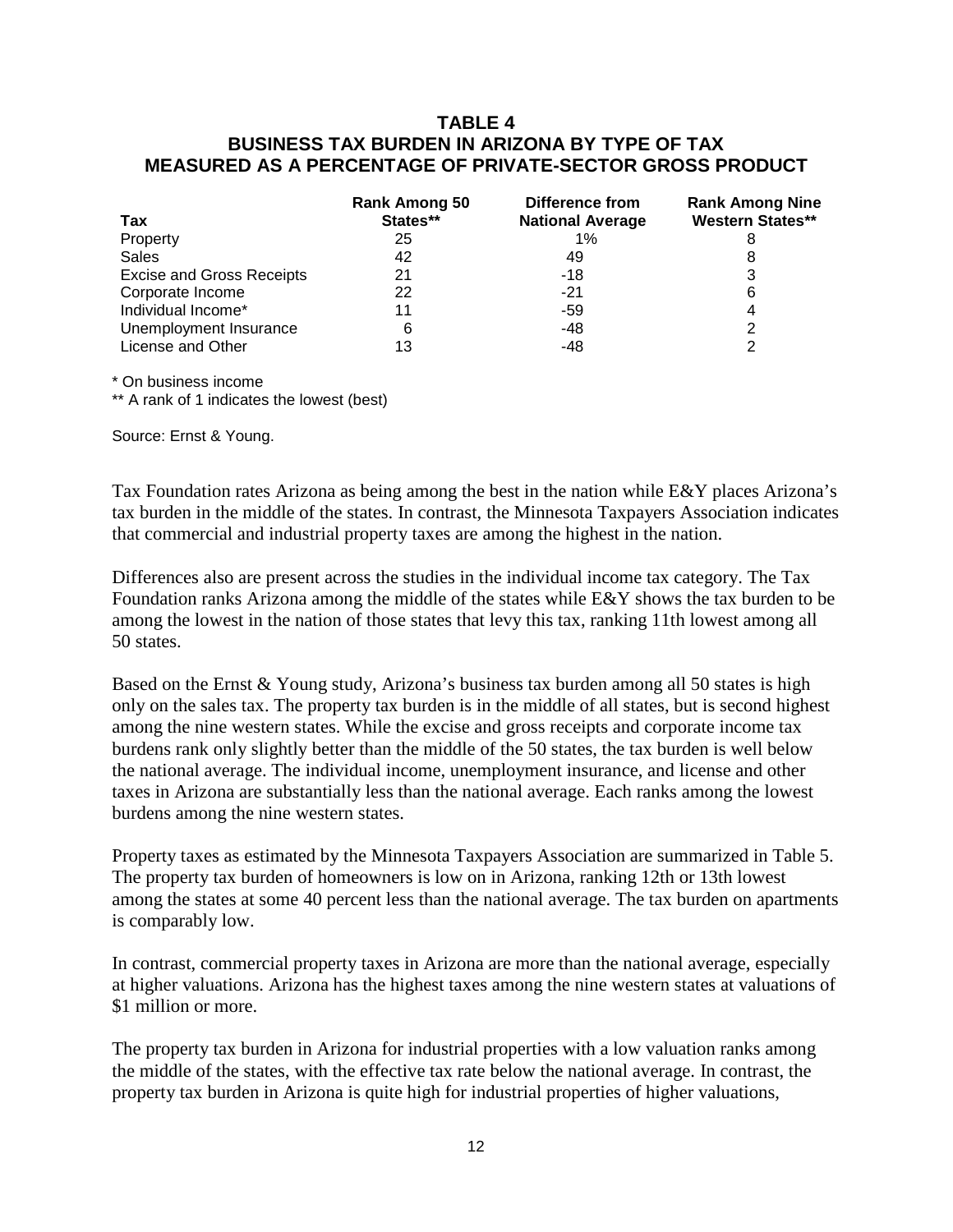particularly for those with a high percentage of personal property. Arizona ranks among the 10 highest industrial property tax burdens in the nation, and second highest in the western states.

# **TABLE 5 URBAN PROPERTY TAX BURDEN IN ARIZONA BY PROPERTY CLASSIFICATION MEASURED AS A PERCENTAGE OF THE TRUE MARKET VALUE**

|                                               | <b>Rank Among 50</b> | Difference from         | <b>Rank Among Nine</b> |
|-----------------------------------------------|----------------------|-------------------------|------------------------|
| Tax                                           | States*              | <b>National Average</b> | Western States*        |
| <b>Residential ("homestead")</b>              |                      |                         |                        |
| \$150,000                                     | 12                   | 57%                     | 3                      |
| \$300,000                                     | 13                   | 59                      | 4                      |
| Median Value                                  | 13                   | 59                      | 4                      |
| <b>Commercial</b>                             |                      |                         |                        |
| \$100,000                                     | 29                   | 102                     | 7                      |
| \$1 million                                   | 35                   | 118                     | 9                      |
| \$25 million                                  | 37                   | 125                     | $\boldsymbol{9}$       |
| Industrial (50% personal property)            |                      |                         |                        |
| \$100,000                                     | 20                   | 80                      | 5                      |
| \$1 million                                   | 40                   | 132                     | 8                      |
| \$25 million                                  | 41                   | 138                     | 8                      |
| Industrial (60% personal property)            |                      |                         |                        |
| \$100,000                                     | 30                   | 93                      | 7                      |
| \$1 million                                   | 42                   | 141                     | 8                      |
| \$25 million                                  | 42                   | 145                     | 8                      |
| Industrial (state specific personal property) |                      |                         |                        |
| \$100,000                                     | 26                   | 89                      | 6                      |
| \$1 million                                   | 42                   | 141                     | 8                      |
| \$25 million                                  | 43                   | 146                     | 8                      |
| <b>Apartment</b>                              |                      |                         |                        |
| \$600,000                                     | 9                    | 58                      | 4                      |

\* A rank of 1 indicates the lowest (best)

Source: Minnesota Taxpayers Association.